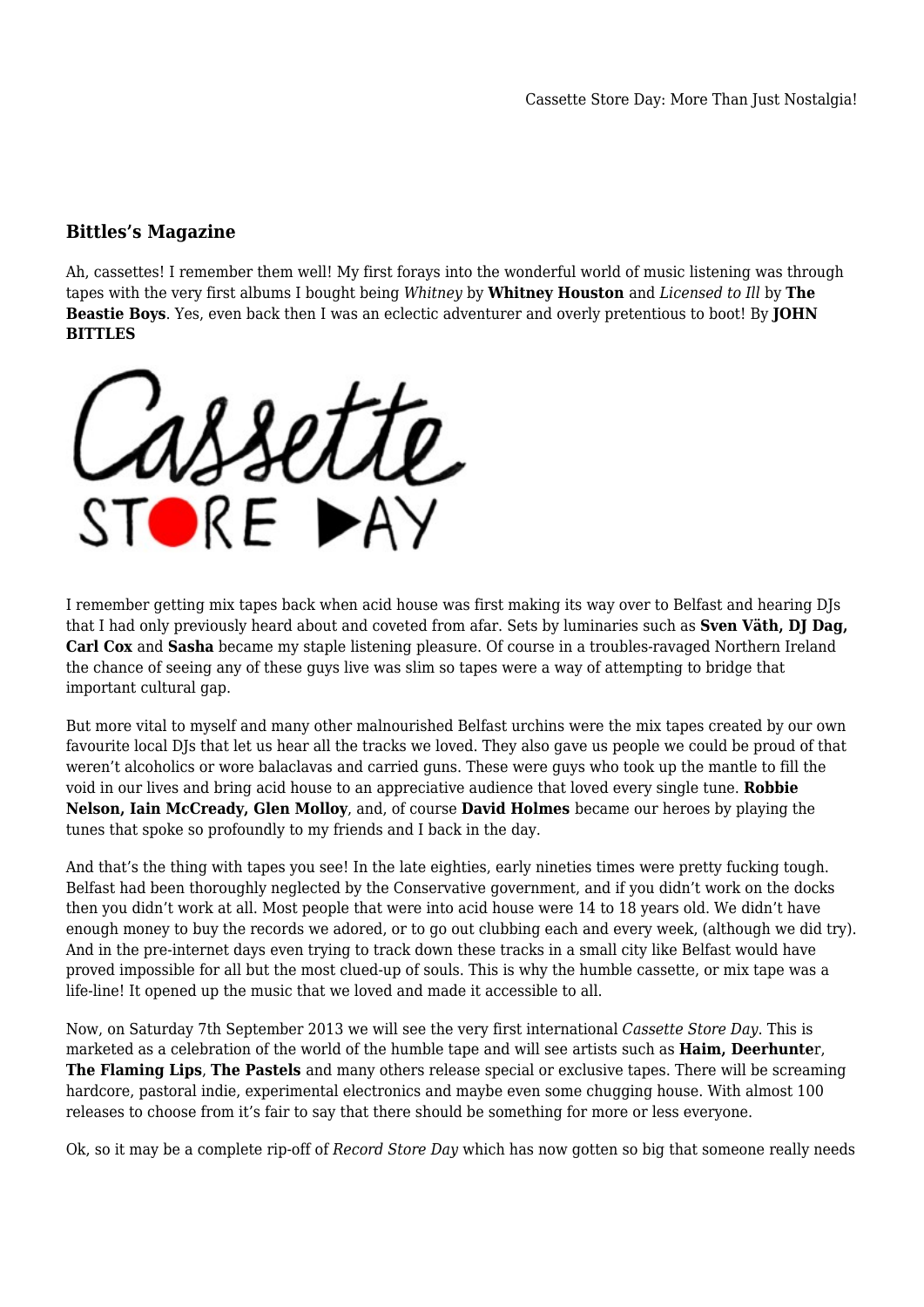to beat it down, and it seems that most people don't even own a cassette deck anymore. Yet, anything that stands proud and says 'we are here to celebrate independent music' should, in my opinion at least, be wholeheartedly applauded and receive a good, manly pat on the back.

But with the cassette apparently making a bit of a comeback into the world's consciousness and special events planned all around the globe there are signs that *Cassette Store Day* may yet prove to be a success. For instance, in *Rough Trade East* here in lovable London there will be a full day event with DJ sets and bands such as **Bright Lights Bright Lights** and **The Proper Ornaments** playing live.

One thing that I have wondered though is what do cassettes mean to people today? And is there still a place for them in the current world of Spotify, Amazon and Soundcloud? As I had always dreamt of one day becoming an investigative journalist I decided to set out (send e-mails, and Facebook messages) to discover what the word is on the street!

The first thing you notice when you nervously bring up the subject of music tapes is that people will instantly fall into a faraway look of nostalgia. They will smile and immediately tell you about their childhood memories and exactly what it was that cassettes meant to them.

For instance, *Milly* reminisces about the clunky feel of a cassette and how you could spool it using your fingers to try to cue it up to exactly the right place, which is something she still enjoys to this day! Similarly *Pauline* remembers having to spend what seemed like hours winding the tape back with a pencil after it had inevitably gotten stuck and 'eaten' by the cassette player. A truly horrible fate!

*Najet's* memories involve listening to her tape of **Aha** every night while fantasising about Morten Harket. So much that by the time she got to school all she would be good for would be falling asleep. She also brings up the fragile beauty of the humble cassette by relaying how her beloved *Violator* by **Depeche Mode** tape was horribly destroyed by an evil little sister even though *Najet* had played said cassette every single day for over a month. Maybe the sister had simple had enough of Dave Gahan's gravely tones and decided to silence him the only way she knew how.

*Tony's* strongest memory involves customising his tapes by painstakingly creating his own covers which as he says is 'A great little way of putting your own stamp on favourites'. He also remembers making compilation tapes for all his friends and how he would be introduced to lots of great music when they made tapes for him. This can have unfortunate side effects though as I can remember when I was a precocious teen dumping a girl after she made me a 'tape' as the music on there was so sad and lame.

*Lucy* remembers the introduction of 'reverse play' with tapes which will go down as one of the most hideous and annoying inventions of all time. *Chris* meanwhile casts his mind back to his *Americana* tape by **The Offspring** and the many hours of unbridled joy it brought into his life. *Margaret* also remembers her favourite **David Bowie** tapes 'I didn't buy many tapes I don't think. They never had the romance of records. Except maybe when I briefly had a crap knock-off Walkman type device? Mostly **David Bowie** in that case, whose albums I was happy to have in any number of different formats.'

*Jens*, is like me and has rather fond memories of his old mix tapes with one in particular holding a very special place in his heart. To be specific it was a recording of 'the 1live party service from the Turbinenhalle'. Having recently found it while preparing to move house he couldn't bring himself to throw it away even though he no longer owns a tape deck to play it on.